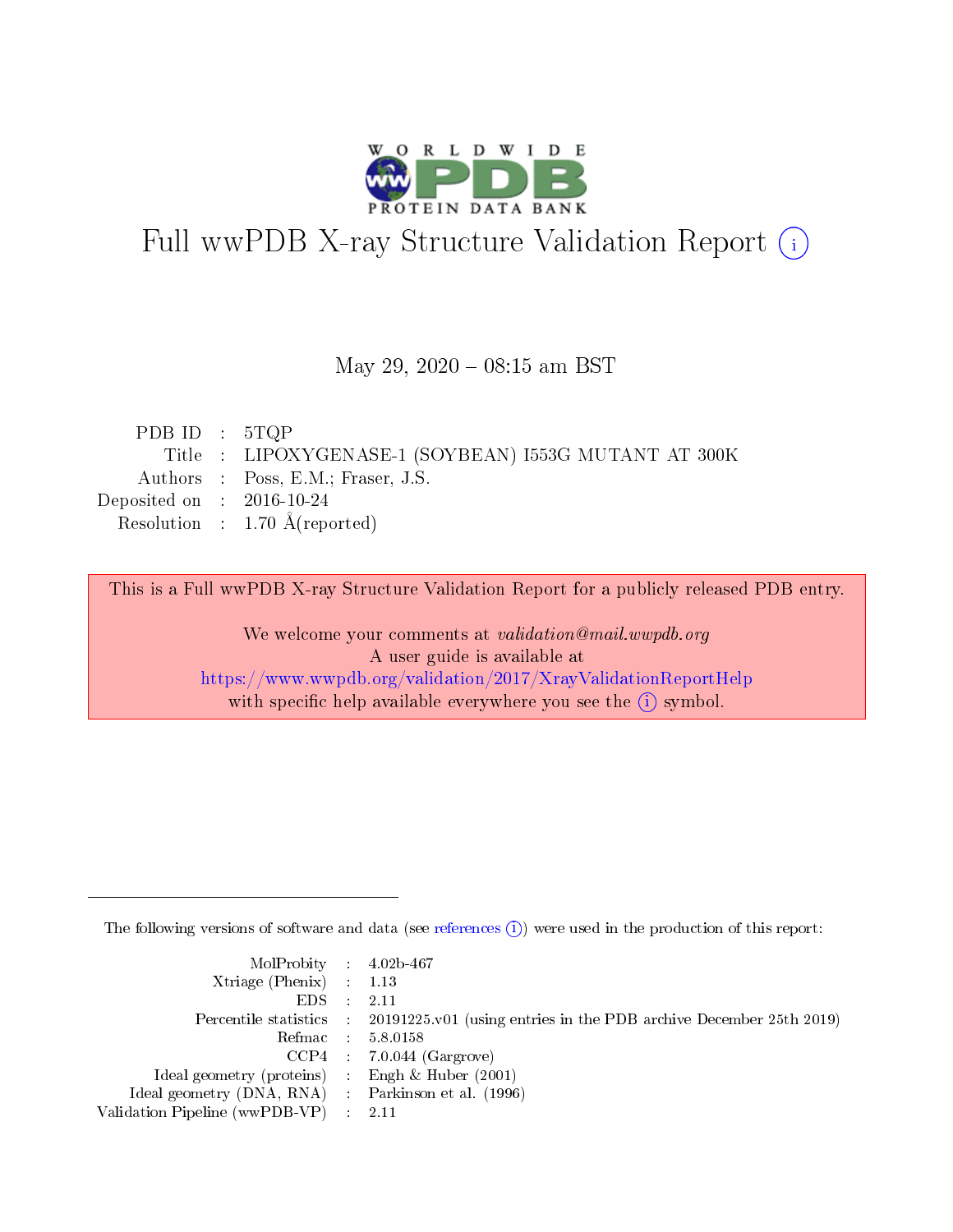# 1 [O](https://www.wwpdb.org/validation/2017/XrayValidationReportHelp#overall_quality)verall quality at a glance  $(i)$

The following experimental techniques were used to determine the structure: X-RAY DIFFRACTION

The reported resolution of this entry is 1.70 Å.

Percentile scores (ranging between 0-100) for global validation metrics of the entry are shown in the following graphic. The table shows the number of entries on which the scores are based.



| Metric                | Whole archive<br>$(\#\text{Entries})$ | Similar resolution<br>$(\#\text{Entries}, \text{resolution range}(\text{\AA}))$ |
|-----------------------|---------------------------------------|---------------------------------------------------------------------------------|
| $R_{free}$            | 130704                                | 4298 $(1.70-1.70)$                                                              |
| Clashscore            | 141614                                | $4695(1.70-1.70)$                                                               |
| Ramachandran outliers | 138981                                | $\overline{4610}$ $(1.70-1.70)$                                                 |
| Sidechain outliers    | 138945                                | $4610(1.70-1.70)$                                                               |
| RSRZ outliers         | 127900                                | $4222(1.70-1.70)$                                                               |

The table below summarises the geometric issues observed across the polymeric chains and their fit to the electron density. The red, orange, yellow and green segments on the lower bar indicate the fraction of residues that contain outliers for  $>=3, 2, 1$  and 0 types of geometric quality criteria respectively. A grey segment represents the fraction of residues that are not modelled. The numeric value for each fraction is indicated below the corresponding segment, with a dot representing fractions  $\epsilon=5\%$  The upper red bar (where present) indicates the fraction of residues that have poor fit to the electron density. The numeric value is given above the bar.

| Mol | $Chain \  Length$ | Quality of chain |     |  |  |  |
|-----|-------------------|------------------|-----|--|--|--|
|     | 839               | 2%<br>94%        |     |  |  |  |
|     | 339               | $\%$<br>94%      | . . |  |  |  |

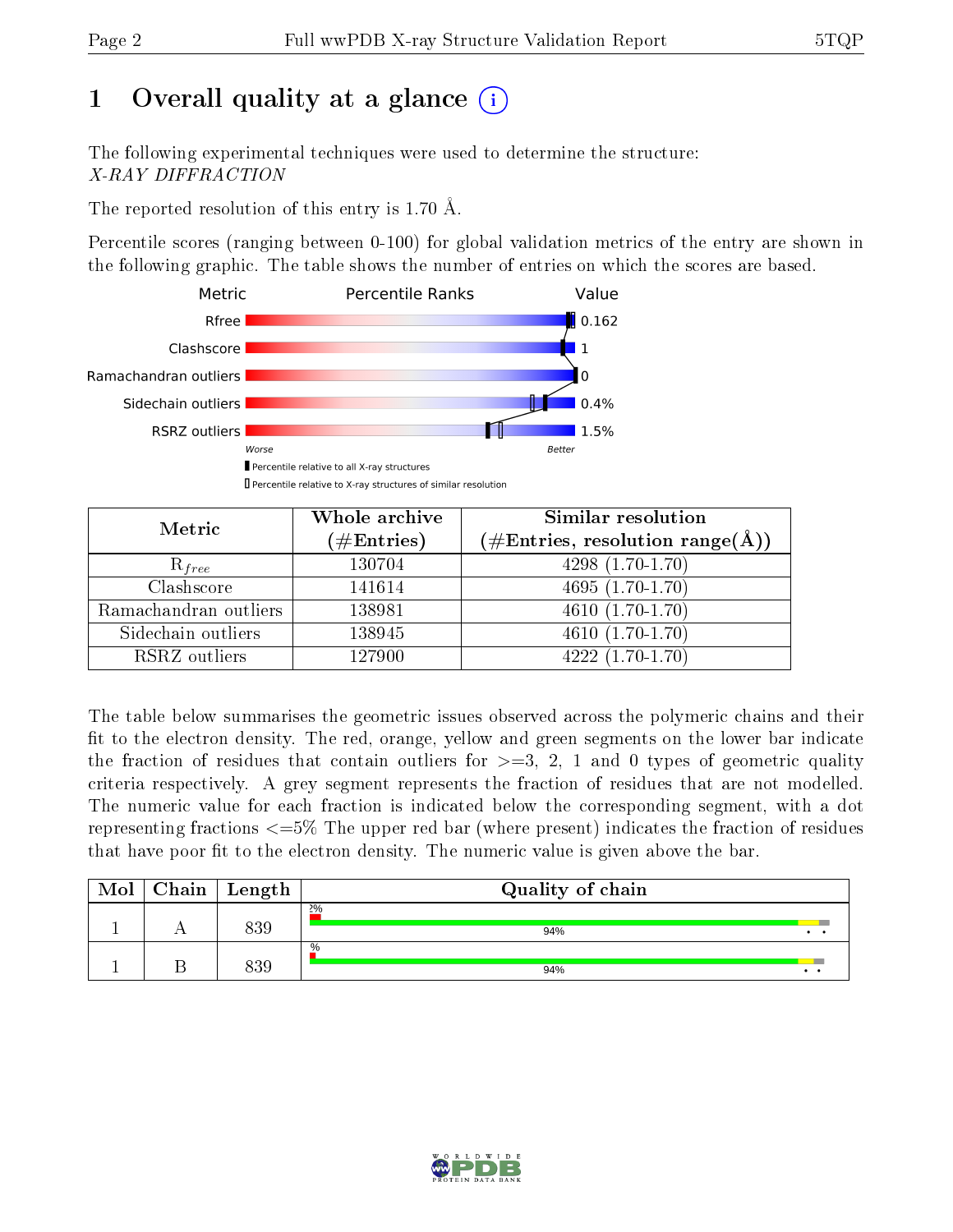# 2 Entry composition (i)

There are 3 unique types of molecules in this entry. The entry contains 40531 atoms, of which 20296 are hydrogens and 0 are deuteriums.

In the tables below, the ZeroOcc column contains the number of atoms modelled with zero occupancy, the AltConf column contains the number of residues with at least one atom in alternate conformation and the Trace column contains the number of residues modelled with at most 2 atoms.

Molecule 1 is a protein called Seed linoleate 13S-lipoxygenase-1.

| Mol | Chain | Residues | Atoms |       |      |      |     | $ZeroOcc \   \ AltConf \  $ | $\mid \text{Trace}$ |  |
|-----|-------|----------|-------|-------|------|------|-----|-----------------------------|---------------------|--|
|     |       | 822      | Total |       |      |      |     |                             | 560                 |  |
|     |       | 19926    | 6326  | 10205 | 1585 | 1779 | -31 |                             |                     |  |
|     |       | 819      | Total |       |      | Ν    |     |                             | 539                 |  |
|     |       | 19722    | 6270  | 10091 | 1566 | 1759 | 36  |                             |                     |  |

There are 4 discrepancies between the modelled and reference sequences:

| Chain | Residue | Modelled | Actual     | Comment                          | Reference         |
|-------|---------|----------|------------|----------------------------------|-------------------|
|       | 160     | GLU      | <b>SER</b> | see remark 999                   | <b>UNP P08170</b> |
|       | 553     | GLY      | ILE.       | engineered mutation   UNP P08170 |                   |
|       | $160\,$ | GLU      | <b>SER</b> | see remark 999                   | $ $ UNP P08170    |
|       | 553     | GLY      | ILE.       | engineered mutation   UNP P08170 |                   |

Molecule 2 is FE (III) ION (three-letter code: FE) (formula: Fe).

|  | $Mol$   Chain   Residues | Atoms    | $ZeroOcc$   AltConf |  |
|--|--------------------------|----------|---------------------|--|
|  |                          | Total Fe |                     |  |
|  |                          | Total Fe |                     |  |

• Molecule 3 is water.

|  | Mol   Chain   Residues | Atoms               | ZeroOcc   AltConf |
|--|------------------------|---------------------|-------------------|
|  | 436                    | Total<br>450<br>450 | 40                |
|  | 418                    | Total<br>431<br>431 | 33                |

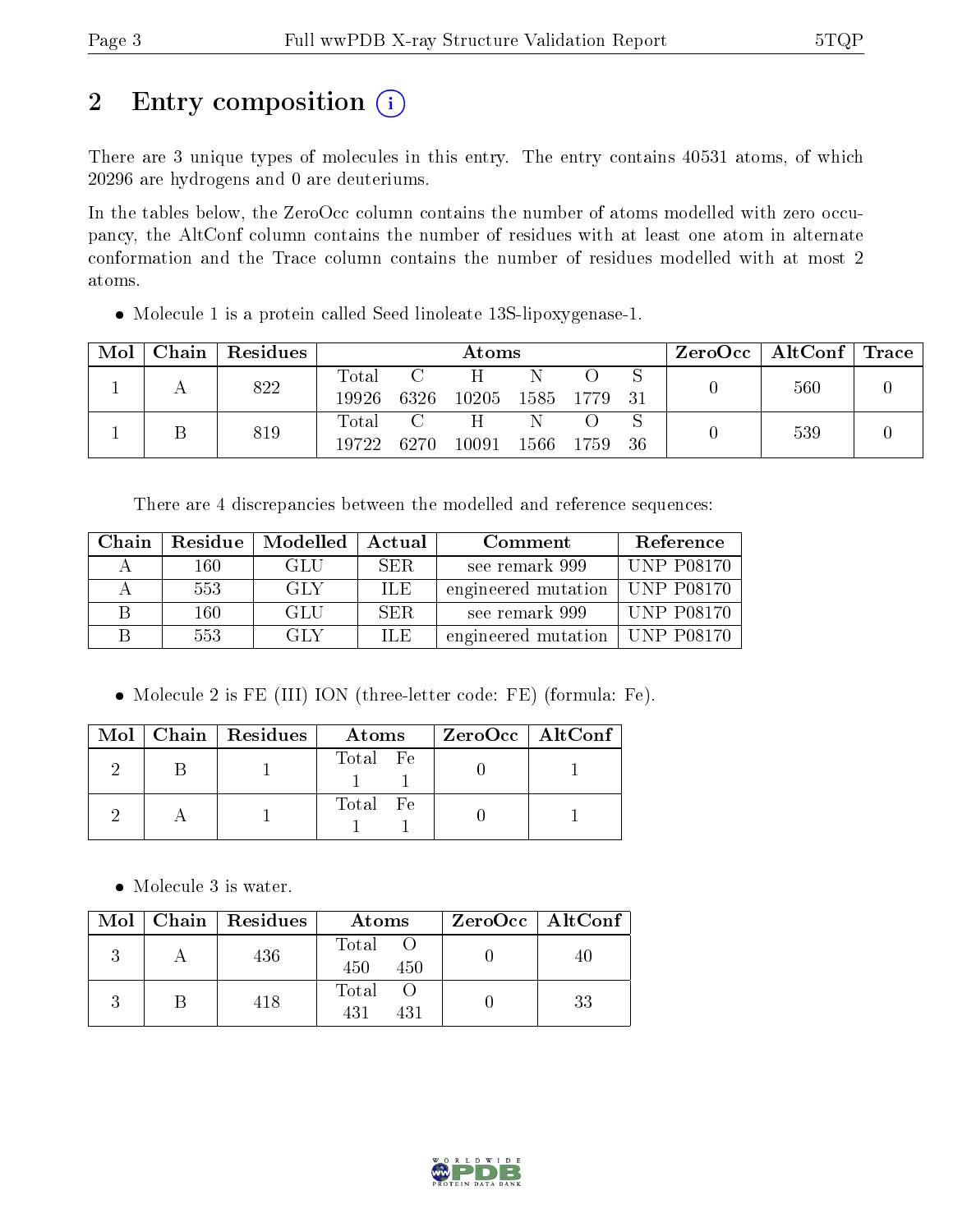# 3 Residue-property plots  $(i)$

These plots are drawn for all protein, RNA and DNA chains in the entry. The first graphic for a chain summarises the proportions of the various outlier classes displayed in the second graphic. The second graphic shows the sequence view annotated by issues in geometry and electron density. Residues are color-coded according to the number of geometric quality criteria for which they contain at least one outlier: green  $= 0$ , yellow  $= 1$ , orange  $= 2$  and red  $= 3$  or more. A red dot above a residue indicates a poor fit to the electron density (RSRZ  $> 2$ ). Stretches of 2 or more consecutive residues without any outlier are shown as a green connector. Residues present in the sample, but not in the model, are shown in grey.



• Molecule 1: Seed linoleate 13S-lipoxygenase-1

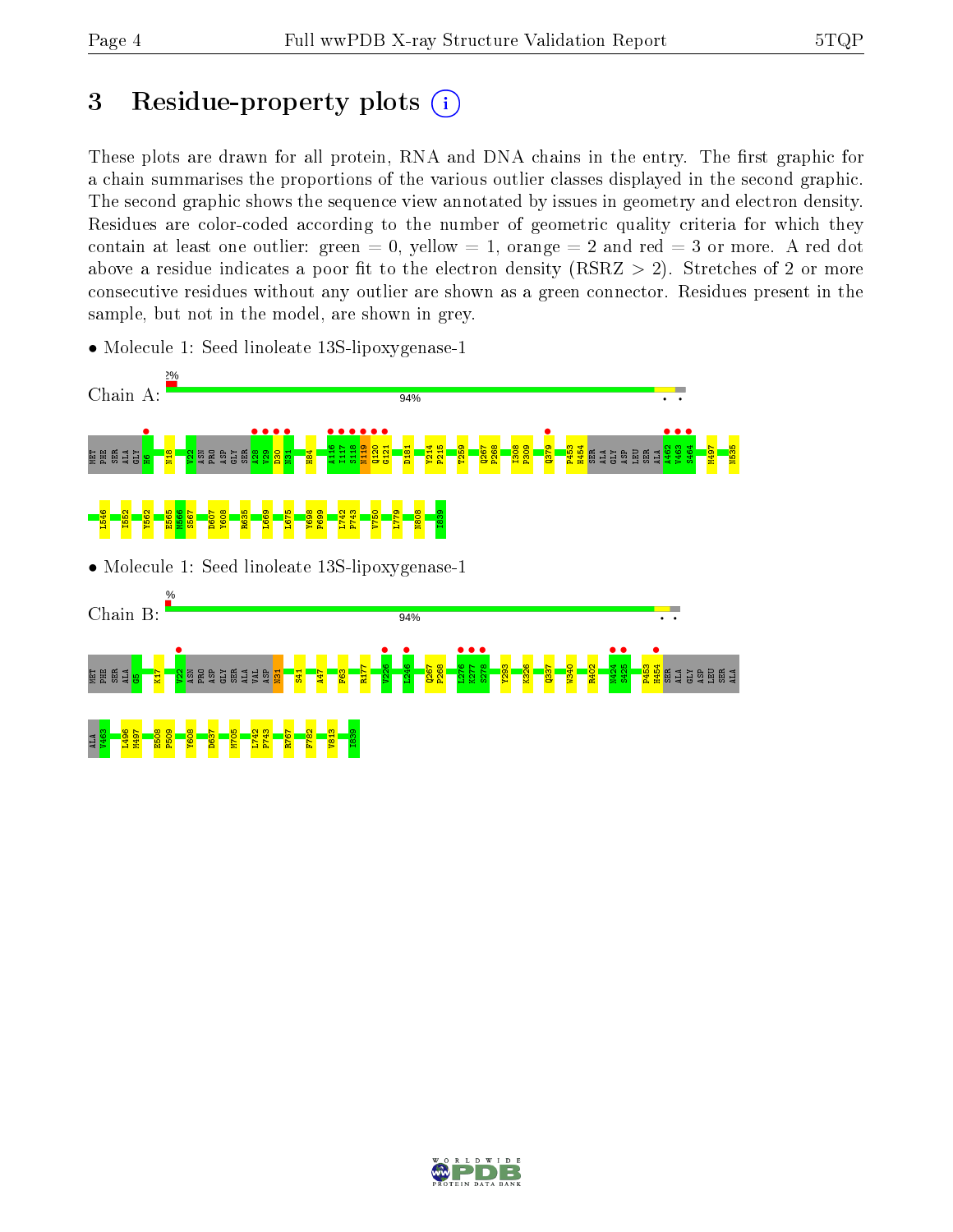# 4 Data and refinement statistics  $(i)$

| Property                                                                | Value                                            | Source     |
|-------------------------------------------------------------------------|--------------------------------------------------|------------|
| Space group                                                             | P 1 21 1                                         | Depositor  |
| Cell constants                                                          | $91.57\AA$ $92.87\AA$ $100.92\AA$                | Depositor  |
| a, b, c, $\alpha$ , $\beta$ , $\gamma$                                  | $90.00^{\circ}$ $93.41^{\circ}$<br>$90.00^\circ$ |            |
| Resolution $(A)$                                                        | 91.41<br>$-1.70$                                 | Depositor  |
|                                                                         | 91.41<br>$-1.70$                                 | <b>EDS</b> |
| % Data completeness                                                     | $97.1(91.41-1.70)$                               | Depositor  |
| (in resolution range)                                                   | $91.7(91.41-1.70)$                               | <b>EDS</b> |
| $R_{merge}$                                                             | (Not available)                                  | Depositor  |
| $\mathrm{R}_{sym}$                                                      | 0.09                                             | Depositor  |
| $\langle I/\sigma(I) \rangle^{-1}$                                      | 1.23 (at $1.70\text{\AA}$ )                      | Xtriage    |
| Refinement program                                                      | PHENIX 1.10pre 2104                              | Depositor  |
|                                                                         | 0.136<br>0.159<br>$\mathbf{A}$                   | Depositor  |
| $R, R_{free}$                                                           | $0.138$ ,<br>0.162                               | DCC        |
| $R_{free}$ test set                                                     | 2010 reflections $(1.12\%)$                      | wwPDB-VP   |
| Wilson B-factor $(A^2)$                                                 | 16.8                                             | Xtriage    |
| Anisotropy                                                              | 0.493                                            | Xtriage    |
| Bulk solvent $k_{sol}(\mathrm{e}/\mathrm{A}^3),\,B_{sol}(\mathrm{A}^2)$ | $0.38$ , 47.1                                    | <b>EDS</b> |
| L-test for twinning <sup>2</sup>                                        | $< L >$ = 0.49, $< L2$ > = 0.32                  | Xtriage    |
| Estimated twinning fraction                                             | No twinning to report.                           | Xtriage    |
| $\overline{F_o, F_c}$ correlation                                       | 0.98                                             | <b>EDS</b> |
| Total number of atoms                                                   | 40531                                            | wwPDB-VP   |
| Average B, all atoms $(A^2)$                                            | 30.0                                             | wwPDB-VP   |

Xtriage's analysis on translational NCS is as follows: The analyses of the Patterson function reveals a significant off-origin peak that is 56.82  $\%$  of the origin peak, indicating pseudo-translational symmetry. The chance of finding a peak of this or larger height randomly in a structure without pseudo-translational symmetry is equal to 2.5913e-05. The detected translational NCS is most likely also responsible for the elevated intensity ratio.

<sup>&</sup>lt;sup>2</sup>Theoretical values of  $\langle |L| \rangle$ ,  $\langle L^2 \rangle$  for acentric reflections are 0.5, 0.333 respectively for untwinned datasets, and 0.375, 0.2 for perfectly twinned datasets.



<span id="page-4-1"></span><span id="page-4-0"></span><sup>1</sup> Intensities estimated from amplitudes.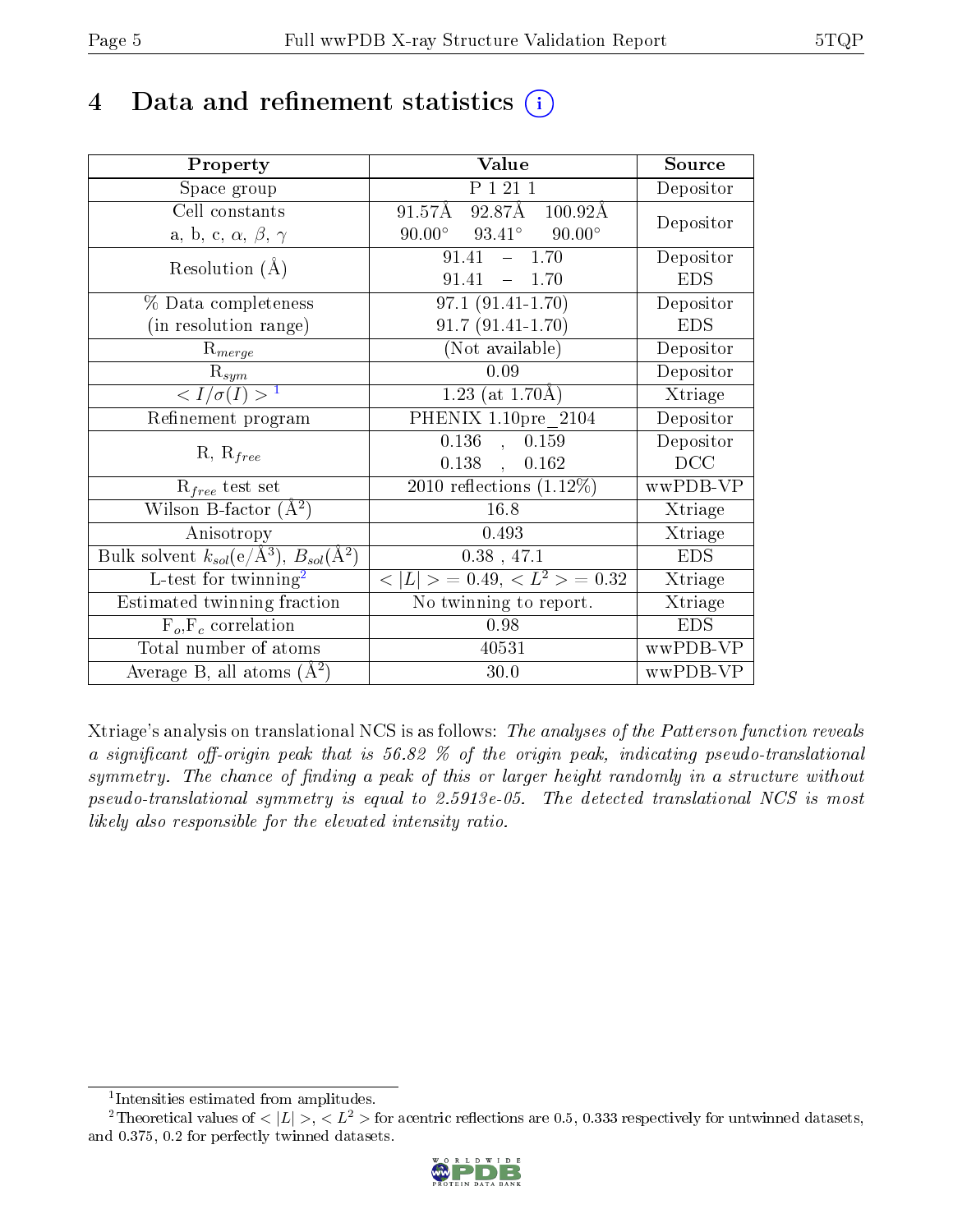# 5 Model quality  $(i)$

## 5.1 Standard geometry (i)

Bond lengths and bond angles in the following residue types are not validated in this section: FE

The Z score for a bond length (or angle) is the number of standard deviations the observed value is removed from the expected value. A bond length (or angle) with  $|Z| > 5$  is considered an outlier worth inspection. RMSZ is the root-mean-square of all Z scores of the bond lengths (or angles).

| Mol | Chain |      | Bond lengths | Bond angles |             |  |
|-----|-------|------|--------------|-------------|-------------|--|
|     |       | RMSZ | $\# Z  > 5$  | RMSZ        | $\ Z\  > 5$ |  |
|     |       | 0.35 | 0/11294      | 0.52        | 0/15353     |  |
|     | B     | 0.33 | 0/11065      | 0.51        | 0/15039     |  |
| AH  | АH    | 0.34 | 0/22359      | 0.52        | 30392       |  |

There are no bond length outliers.

There are no bond angle outliers.

There are no chirality outliers.

There are no planarity outliers.

### $5.2$  Too-close contacts  $(i)$

In the following table, the Non-H and H(model) columns list the number of non-hydrogen atoms and hydrogen atoms in the chain respectively. The H(added) column lists the number of hydrogen atoms added and optimized by MolProbity. The Clashes column lists the number of clashes within the asymmetric unit, whereas Symm-Clashes lists symmetry related clashes.

| $\bf{Mol}$ |                          |       | $\boxed{\text{Chain}}$   Non-H   H(model) | H(added) |    | $Clashes$   Symm-Clashes |
|------------|--------------------------|-------|-------------------------------------------|----------|----|--------------------------|
|            |                          | 9721  | 10205                                     | 9246     | 21 |                          |
|            | В                        | 9631  | 10091                                     | 9262     | 19 |                          |
| ച          | $\overline{\phantom{a}}$ |       |                                           |          |    |                          |
|            | В                        |       |                                           |          |    |                          |
| 9          | А                        | 450   |                                           |          |    |                          |
| ົ          | В                        | 431   |                                           |          |    |                          |
|            | Αll                      | 20235 | 20296                                     | 18508    | 40 |                          |

The all-atom clashscore is defined as the number of clashes found per 1000 atoms (including hydrogen atoms). The all-atom clashscore for this structure is 1.

All (40) close contacts within the same asymmetric unit are listed below, sorted by their clash

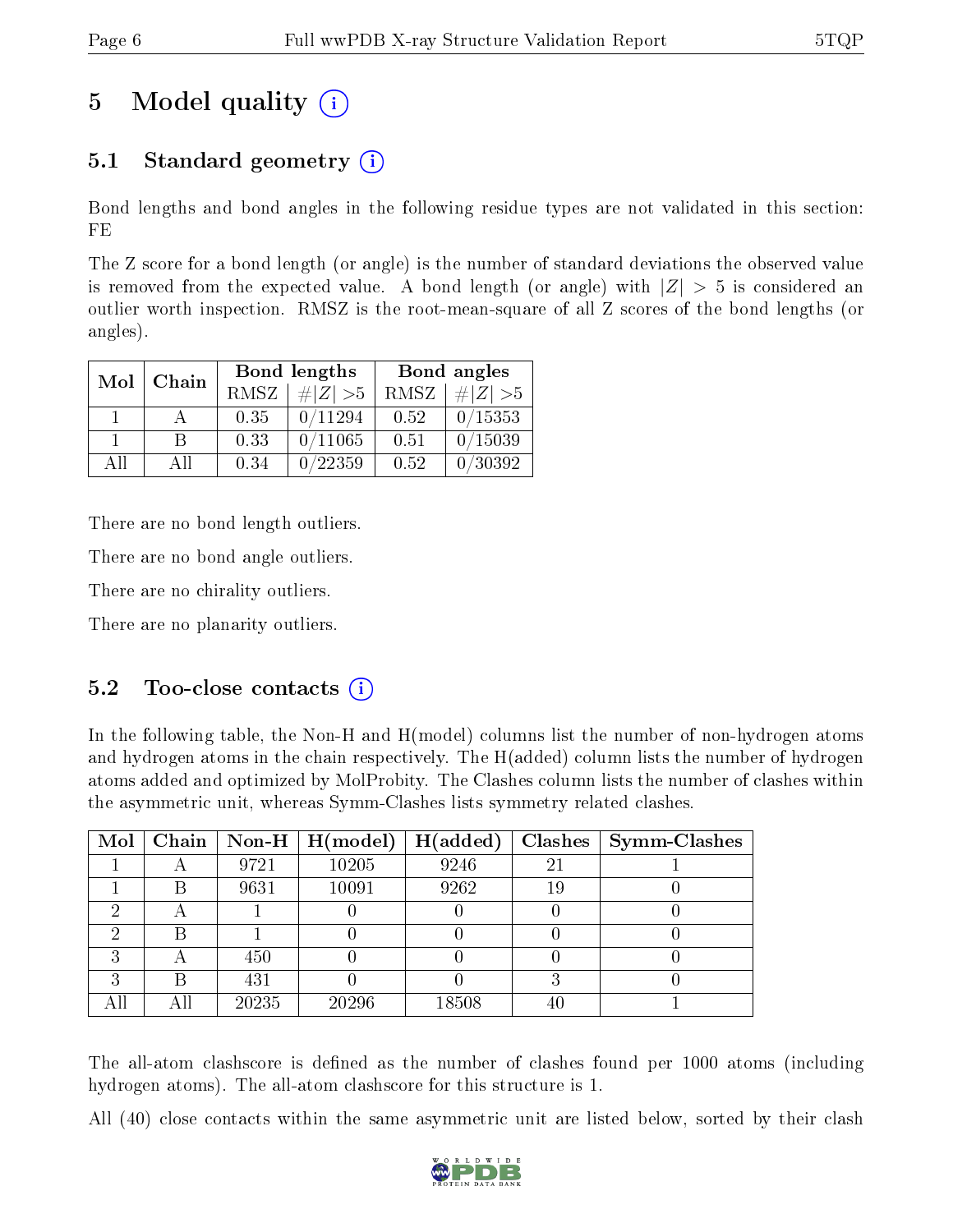magnitude.

| Atom-1                       | Atom-2                           | Interatomic       | Clash             |
|------------------------------|----------------------------------|-------------------|-------------------|
|                              |                                  | distance $(A)$    | overlap $(A)$     |
| 1:B:637[B]:ASP:OD2           | 3:B:1001[B]:HOH:O                | $\overline{2.12}$ | 0.66              |
| 1:A:552[A]:ILE:HG21          | 1:A:750[A]:VAL:HG21              | 1.83              | 0.60              |
| 1: A:119: ASN:OD1            | 1:A:119:ASN:N                    | 2.40              | 0.55              |
| 1:A:308[A]:ILE:N             | 1:A:309[A]:PRO:CD                | 2.75              | 0.50              |
| 1:A:308[B]:ILE:N             | 1:A:309[B]:PRO:CD                | 2.77              | 0.47              |
| 1:A:669[A]:LEU:HD21          | 1:A:675[A]:LEU:HA                | 1.96              | 0.47              |
| 1: A: 120: GLN: CB           | 1: A: 121: GLY: HA2              | 2.45              | 0.47              |
| 1:B:31:ASN:HD22              | 1:B:31:ASN:N                     | 2.14              | 0.46              |
| 1:A:214[A]:TYR:CG            | 1:A:215[A]:PRO:HD2               | 2.51              | 0.45              |
| 1: A: 453: PRO:O             | 1:A:454:HIS:HB2                  | $\overline{2.17}$ | 0.44              |
| 1: B: 508: GLU: N            | 1:B:509[B]:PRO:HD2               | 2.33              | 0.44              |
| 1:B:453:PRO:O                | 1:B:454:HIS:HB2                  | 2.19              | 0.43              |
| $1:A:259[A]:\text{THR}:HG21$ | 1:A:546[A].LEU:HG                | $\overline{2.01}$ | 0.43              |
| 1:A:453:PRO:O                | 1:A:454:HIS:CB                   | 2.66              | 0.43              |
| 1:B:402[A]:ARG:NH1           | 3:B:1008[A]:HOH:O                | 2.34              | 0.43              |
| 1:B:177[A]:ARG:NE            | 1:B:177[A]:ARG:HA                | 2.34              | 0.42              |
| 1:A:259[A]:THR:HG23          | 1:A:546[A]:LEU:HD21              | $\overline{2.01}$ | $\overline{0.42}$ |
| 1:A:607[A]:ASP:HB3           | $1: A:808: \overline{A}$ SN:HD22 | 1.84              | 0.42              |
| 1:B:293:TYR:O                | 1:B:326[A]:LYS:HE3               | 2.20              | 0.42              |
| 1:A:698[B]:TYR:HB3           | 1: A:699: PRO:HD3                | $\overline{2.02}$ | 0.42              |
| 1:B:742[A].LEU:HB3           | 1:B:743[A]:PRO:HD3               | 2.02              | 0.42              |
| 1: A:18: ASN:HB2             | 1: A:30: ASP:OD2                 | $\overline{2.20}$ | 0.41              |
| 1:B:340:TRP:CH2              | 1:B:705[B]:MET:HB3               | 2.55              | 0.41              |
| 1:A:497[B]:MET:SD            | 1:A:567[B]:SER:HA                | 2.60              | 0.41              |
| 1:B:41[B]:SER:HB3            | 1:B:63[B]:PHE:CE1                | $2.56\,$          | 0.41              |
| 1:A:267[A]:GLN:HB3           | 1:A:268:PRO:HD3                  | 2.02              | 0.41              |
| 1:B:767[A]:ARG:HG3           | 1: B:782:PHE: CZ                 | 2.56              | 0.41              |
| 1:B:267[B]:GLN:HB3           | 1:B:268:PRO:H <sub>D3</sub>      | $\overline{2.04}$ | 0.40              |
| 1:A:742[B].LEU:HB3           | 1:A:743[B]:PRO:HD3               | 2.03              | 0.40              |
| 1:B:337[A]:GLN:NE2           | 3:B:1016:HOH:O                   | 2.41              | 0.40              |
| 1: A:562:TYR:O               | 1:A:565[A]:GLU:HG2               | 2.22              | 0.40              |
| 1:B:496[A]:LEU:HB2           | 1:B:497[A]: MET:SD               | $\overline{2.61}$ | 0.40              |

All (1) symmetry-related close contacts are listed below. The label for Atom-2 includes the symmetry operator and encoded unit-cell translations to be applied.

| Atom-1 | $\bold{Atom\text{-}2}$                           | Interatomic<br>distance $(A)$ | Clash<br>overlap $(A)$ |
|--------|--------------------------------------------------|-------------------------------|------------------------|
|        | $1:A:181:ASP:OD2   1:A:635 B :ARG:HH22 2$<br>443 | .44                           | 0.16                   |

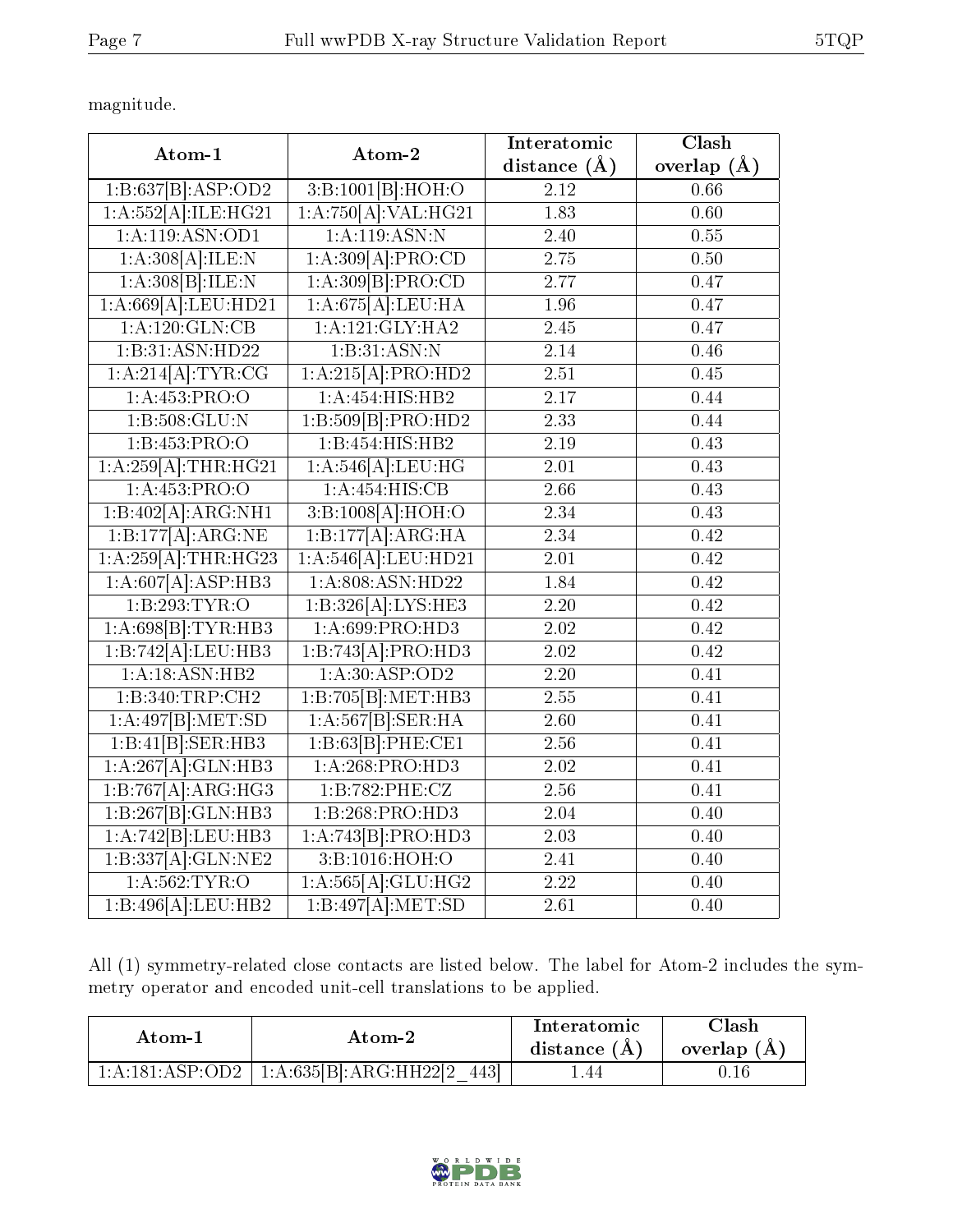### 5.3 Torsion angles (i)

#### 5.3.1 Protein backbone  $(i)$

In the following table, the Percentiles column shows the percent Ramachandran outliers of the chain as a percentile score with respect to all X-ray entries followed by that with respect to entries of similar resolution.

The Analysed column shows the number of residues for which the backbone conformation was analysed, and the total number of residues.

| Mol | Chain | Analysed                              | Favoured                       |            | Allowed   Outliers | Percentiles |                                 |
|-----|-------|---------------------------------------|--------------------------------|------------|--------------------|-------------|---------------------------------|
|     |       | $1371/839$ $(163\%)$                  | $\pm$ 1322 (96%) $\pm$         | 49 $(4\%)$ |                    | 100 100     |                                 |
|     |       | $1346/839$ $(160\%)$                  | $\perp$ 1293 (96%) $\parallel$ | $-53(4%)$  |                    |             | 100 100                         |
| All | All   | $2717/1678$ $(162\%)$   2615 $(96\%)$ |                                | 102(4%)    |                    |             | $\vert$ 100 $\vert$ 100 $\vert$ |

There are no Ramachandran outliers to report.

#### 5.3.2 Protein sidechains  $(i)$

In the following table, the Percentiles column shows the percent sidechain outliers of the chain as a percentile score with respect to all X-ray entries followed by that with respect to entries of similar resolution.

The Analysed column shows the number of residues for which the sidechain conformation was analysed, and the total number of residues.

| Mol | Chain | Analysed            | Rotameric     | $\vert$ Outliers | Percentiles            |
|-----|-------|---------------------|---------------|------------------|------------------------|
|     |       | $1221/729$ (168\%)  | $1214(99\%)$  | 7(1%)            | 86 <br>80 <sup>1</sup> |
|     |       | $1199/729(164\%)$   | $1197(100\%)$ | $2(0\%)$         | $\sqrt{90}$<br> 93     |
| All | All   | $2420/1458$ (166\%) | $2411(100\%)$ | $9(0\%)$         | 87<br> 91              |

All (9) residues with a non-rotameric sidechain are listed below:

| Mol | Chain | $\operatorname{Res}$ | Type             |
|-----|-------|----------------------|------------------|
| 1   |       | 119                  | $\overline{ASN}$ |
| 1   | А     | 535[A]               | <b>ASN</b>       |
| 1   | А     | 535 B                | $\overline{ASN}$ |
| 1   | А     | 608 B                | TYR              |
|     | А     | 608[A]               | <b>TYR</b>       |
|     | А     | 779[A]               | LEU              |
|     |       | 779 <sub>[B]</sub>   | LEU              |
|     |       | 31                   | $AS\overline{N}$ |

Continued on next page...

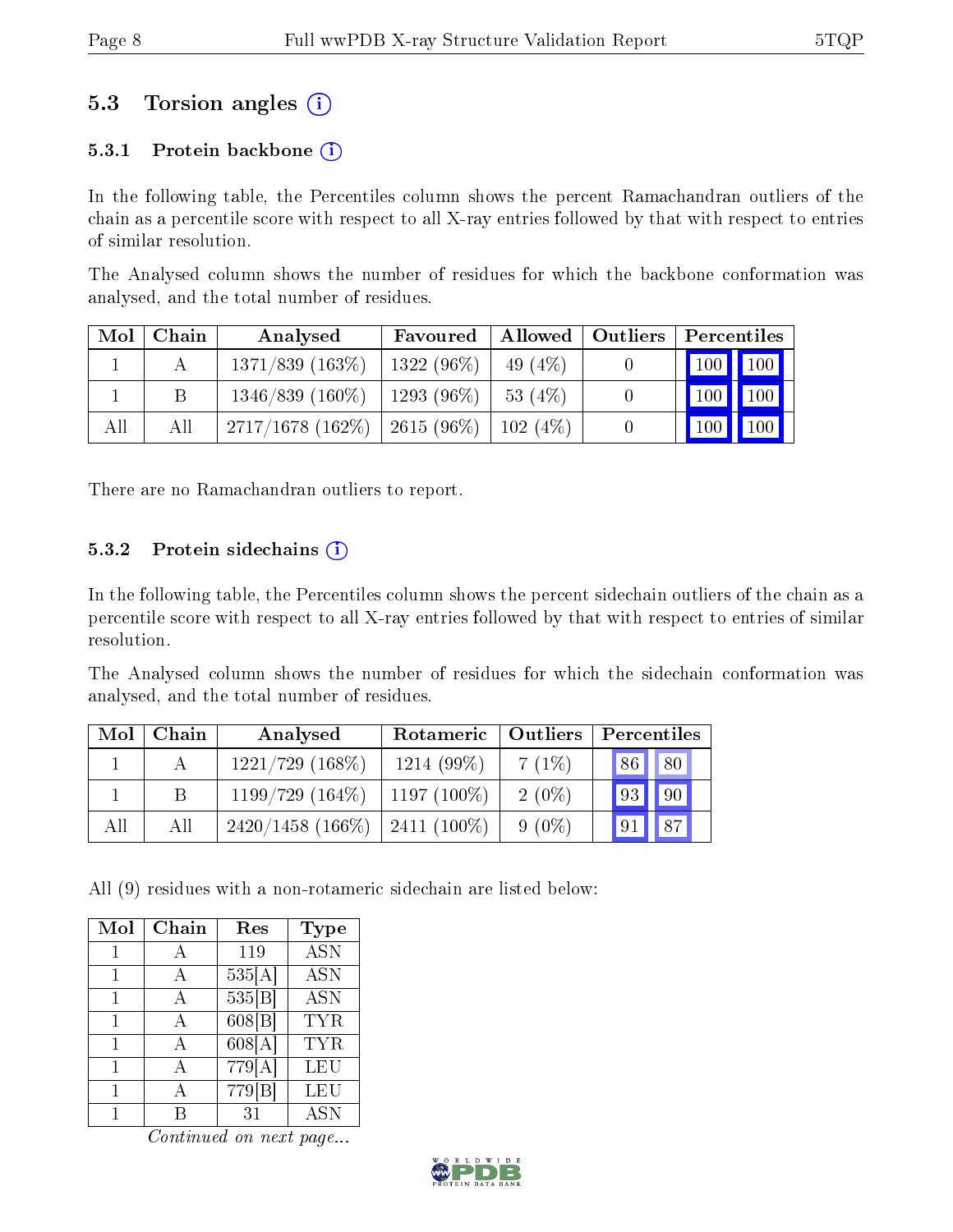Continued from previous page...

| וחו | Chain | Res | pе |
|-----|-------|-----|----|
|     |       |     |    |

Some sidechains can be flipped to improve hydrogen bonding and reduce clashes. There are no such sidechains identified.

#### $5.3.3$  RNA  $(i)$

There are no RNA molecules in this entry.

### 5.4 Non-standard residues in protein, DNA, RNA chains (i)

There are no non-standard protein/DNA/RNA residues in this entry.

#### 5.5 Carbohydrates  $(i)$

There are no carbohydrates in this entry.

### 5.6 Ligand geometry (i)

Of 2 ligands modelled in this entry, 2 are monoatomic - leaving 0 for Mogul analysis.

There are no bond length outliers.

There are no bond angle outliers.

There are no chirality outliers.

There are no torsion outliers.

There are no ring outliers.

No monomer is involved in short contacts.

#### 5.7 [O](https://www.wwpdb.org/validation/2017/XrayValidationReportHelp#nonstandard_residues_and_ligands)ther polymers (i)

There are no such residues in this entry.

### 5.8 Polymer linkage issues (i)

There are no chain breaks in this entry.

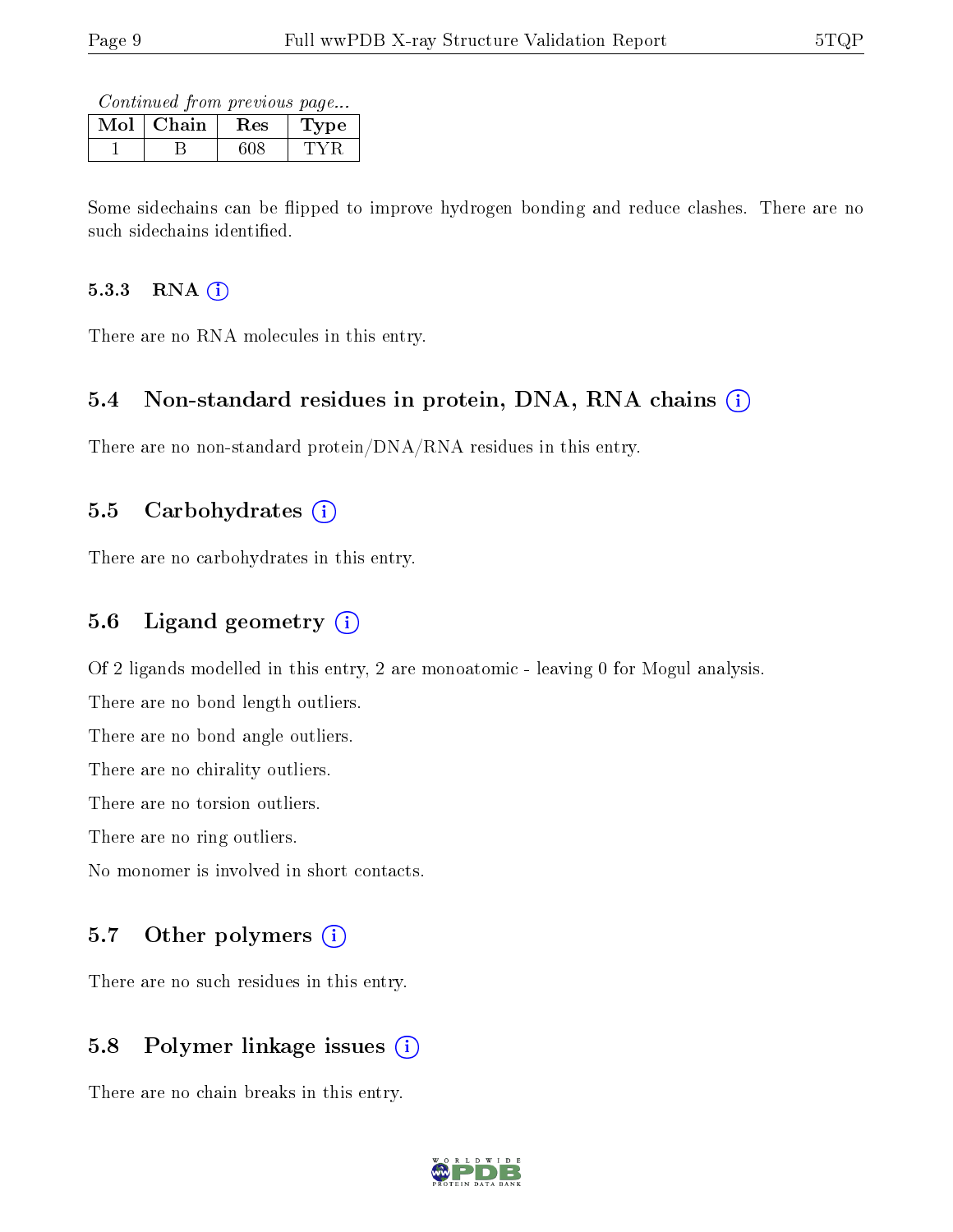## 6 Fit of model and data  $(i)$

### 6.1 Protein, DNA and RNA chains  $(i)$

In the following table, the column labelled  $#RSRZ> 2'$  contains the number (and percentage) of RSRZ outliers, followed by percent RSRZ outliers for the chain as percentile scores relative to all X-ray entries and entries of similar resolution. The OWAB column contains the minimum, median,  $95<sup>th</sup>$  percentile and maximum values of the occupancy-weighted average B-factor per residue. The column labelled ' $Q< 0.9$ ' lists the number of (and percentage) of residues with an average occupancy less than 0.9.

| Mol | Chain | Analysed          | ${ <\hspace{-1.5pt}{\mathrm{RSRZ}} \hspace{-1.5pt}>}$ | $\#\text{RSRZ}{>}2$           | $OWAB(A^2)$     | $\mathrm{Q} {<} 0.9$ |
|-----|-------|-------------------|-------------------------------------------------------|-------------------------------|-----------------|----------------------|
|     |       | $822/839$ (97%)   | $-0.31$                                               | $15(1\%)$<br><b>72</b><br> 68 | 12, 23, 56, 152 |                      |
|     |       | $819/839$ (97%)   | $-0.35$                                               | $9(1\%)$ 80 83                | 13, 24, 54, 108 |                      |
| All | Αll   | $1641/1678$ (97%) | $-0.33$                                               | $24(1\%)$<br>77<br><b>73</b>  | 12, 24, 56, 152 |                      |

All (24) RSRZ outliers are listed below:

| Mol            | Chain                   | Res                      | $_{\rm Type}$           | <b>RSRZ</b>      |
|----------------|-------------------------|--------------------------|-------------------------|------------------|
| $\mathbf{1}$   | Ā                       | 462                      | <b>ALA</b>              | 6.3              |
| $\overline{1}$ | $\mathbf{B}$            | $278\vert\bar{A}\bar{]}$ | <b>SER</b>              | 5.5              |
| $\overline{1}$ | $\overline{\rm A}$      | $\overline{117}$         | ILE                     | 4.9              |
| $\overline{1}$ | $\overline{\rm A}$      | 119                      | ASN                     | $4.\overline{7}$ |
| $\overline{1}$ | $\overline{\rm A}$      | 120                      | $\overline{\text{GLN}}$ | 4.5              |
| $\overline{1}$ | $\overline{\rm A}$      | 463                      | $\sqrt{\mathrm{AL}}$    | 4.1              |
| $\overline{1}$ | $\overline{\rm A}$      | 29                       | <b>VAL</b>              | 4.1              |
| $\overline{1}$ | $\overline{A}$          | $\overline{379[A]}$      | $\overline{\text{GLN}}$ | 3.2              |
| $\overline{1}$ | $\overline{\rm A}$      | 118                      | $\overline{\text{SER}}$ | 3.1              |
| $\overline{1}$ | $\overline{\mathbf{B}}$ | 277                      | $\overline{\text{LYS}}$ | $\overline{2.9}$ |
| $\overline{1}$ | $\overline{\mathbf{B}}$ | 454                      | <b>HIS</b>              | 2.8              |
| $\overline{1}$ | $\overline{\rm A}$      | $\overline{28}$          | $\overline{\rm ALA}$    | $\overline{2.7}$ |
| $\overline{1}$ | $\overline{\rm A}$      | 31                       | $\overline{\text{ASN}}$ | 2.4              |
| $\overline{1}$ | $\overline{\rm A}$      | 121                      | $\overline{\text{GLY}}$ | 2.4              |
| $\overline{1}$ | $\overline{\mathbf{B}}$ | 424[A]                   | <b>ASN</b>              | $\overline{2.3}$ |
| $\overline{1}$ | $\overline{B}$          | $\overline{425[A]}$      | <b>SER</b>              | $2.3\,$          |
| $\overline{1}$ | $\overline{A}$          | $\overline{3}0$          | $\overline{\text{ASP}}$ | $\overline{2.3}$ |
| $\overline{1}$ | $\overline{\rm A}$      | 464[A]                   | <b>SER</b>              | 2.3              |
| $\overline{1}$ | $\overline{\mathrm{B}}$ | 246[A]                   | <b>LEU</b>              | 2.2              |
| $\overline{1}$ | B                       | 276[A]                   | <b>LEU</b>              | 2.2              |
| $\overline{1}$ | $\overline{\rm A}$      | 6                        | <b>HIS</b>              | 2.2              |
| $\overline{1}$ | $\mathbf B$             | 226                      | VAL                     | 2.1              |
| $\overline{1}$ | $\overline{\rm A}$      | 116                      | <b>ALA</b>              | 2.1              |
| $\overline{1}$ | Β                       | 22                       | $\overline{\text{VAL}}$ | 2.0              |